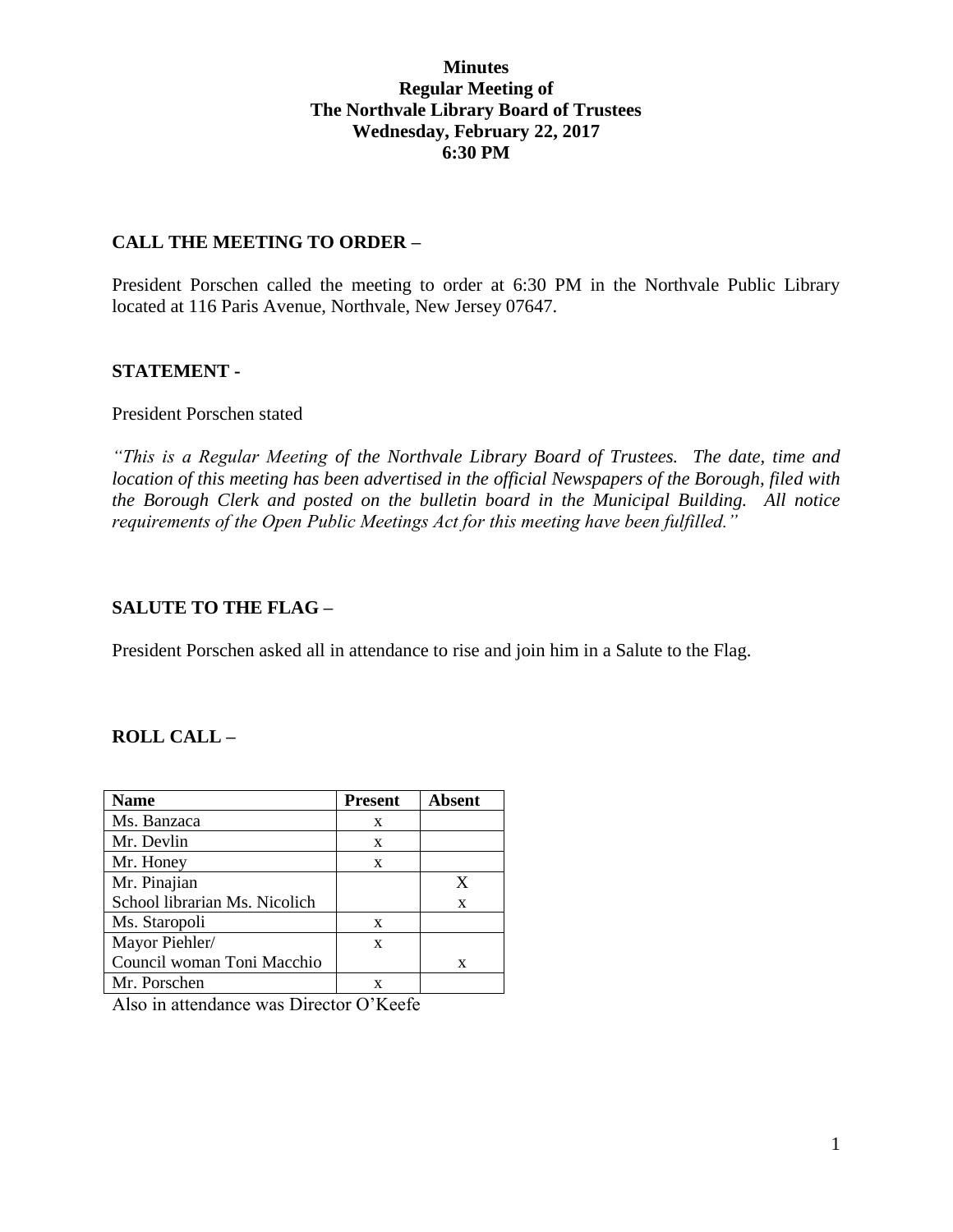# **APPROVAL OF MINUTES**

Resolved to approve the minutes from the January 25, 2017 regular board meeting

The minutes were adopted on a roll call vote as follows:

| <b>Name</b>   | <b>ACTION</b> | <b>YES</b> | NO | <b>ABSENT</b> | <b>ABSTAIN</b> |
|---------------|---------------|------------|----|---------------|----------------|
| Ms. Banzaca   |               | X          |    |               |                |
| Mr. Devlin    |               | X          |    |               |                |
| Mr. Honey     |               | X          |    |               |                |
| Mr. Pinajian  |               |            |    |               |                |
| Ms. Nicolich  |               |            |    | X             |                |
| Ms. Staropoli | motion        | X          |    |               |                |
| Mayor Piehler |               | X          |    |               |                |
| Ms. Macchio   |               |            |    | X             |                |
| Mr. Porschen  | second        | X          |    |               |                |

## **GENERAL DISCUSSION –**

We have a beautiful new flag.

The board discussed buying a new electronic sign for the front lawn. We agreed to table that for now.

The board would like to thank the Friends of the Library for purchasing two new folding tables, a laminator, and a cricket crafting machine.

## **Director's Report**

Programming for Adults

- ESL Class 4 sessions; 42 in attendance
- Beginner's Chinese class -3 sessions; 18 in attendance
- Northvale's Reading Book Club 1 session; 7 in attendance

Programming for Children attended by a total of 122 children and 13 teens **Story Time & Craft New Year Wishing Wands Young Readers Club Who Was Club Northvale School Read-A-Thon\* Northvale Pre-K Story Time & Craft Snowflake Crafts DIY Emoji Pillows Story Time & Craft Healthy Snacks Super Smash Tourn Books & Bites Northvale Pre-K**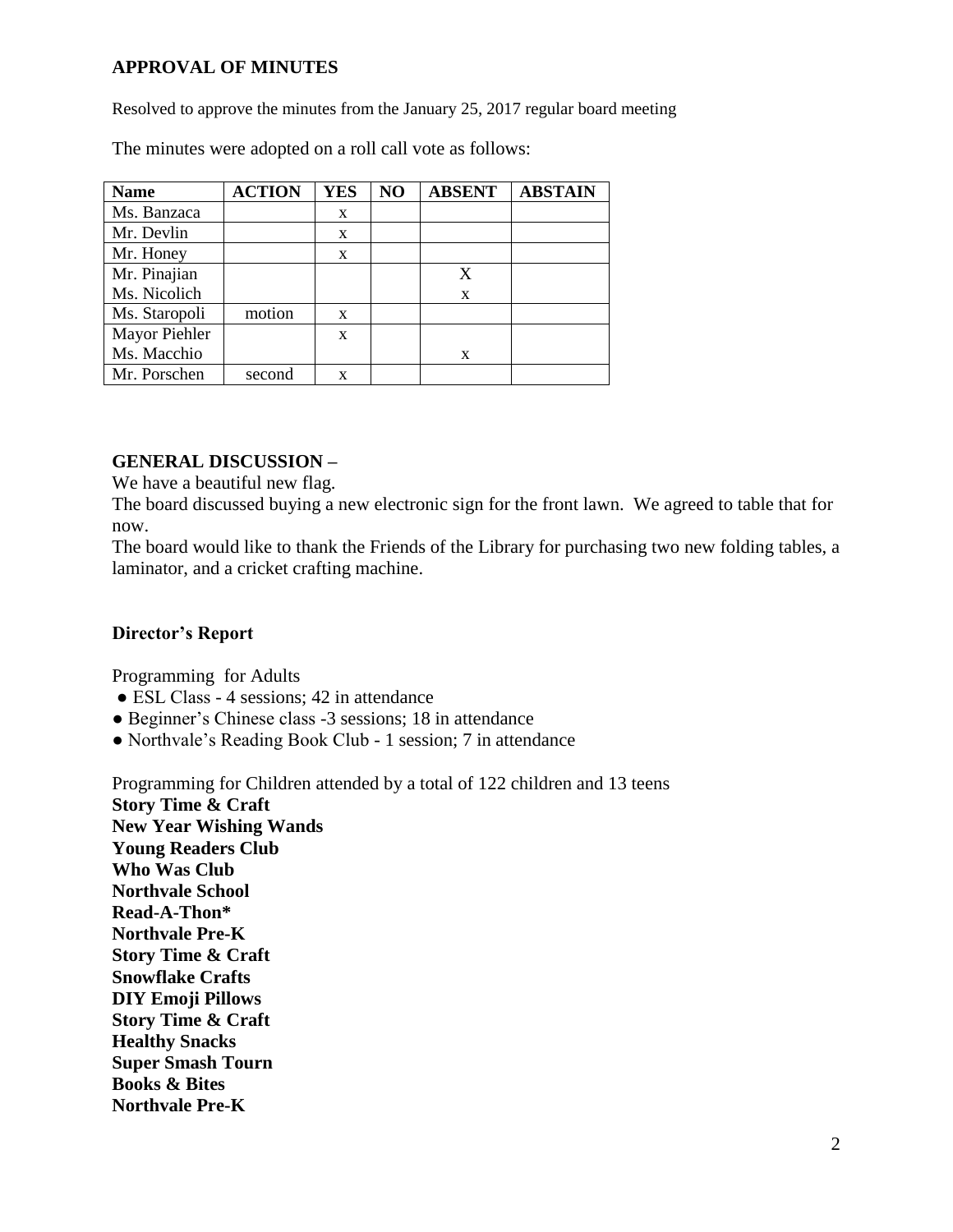#### **Story Time & Craft Teen Hangout Makerspace**

• Library Cards: we have 1,309 patrons registered as of today, February 16, 2017. 9 new cards since the last report.

- Strategic Planning questionnaire:
- Oak Tree Printing Quote: \$850 for 2,000 11" x 17" folded mailer; like the boro's tax letter
- State Report expected completion by March 3 (deadline is March 15).

## **Friends of the Library Report**

**Ms. Kathy Brunet – 417 Crest Drive** gave her report from the Friends: They had purchased new museum passes (Frick, Yogi Berra, and Storm Kind) They will be holding another wine tasting (members only) fundraiser on March 23 at St. Anthony's school. March 18th will be another gaming day. It has been hugely successful.

In the works are an April fundraiser with Headlines and a May comedy night fundraiser.

#### **Treasurer's Report**

2017 budget A February  $16<sup>th</sup>$  check for \$45,011.05 was sent out from the borough from last year. Our official budget for 2017 is \$309,498, a decrease from last year.

## **ROLL CALL VOTES –**

Resolved to approve the claims list for the month of February in the amount of \$3,276.51.

The resolution was adopted on a roll call vote as follows:

| <b>Name</b>   | <b>ACTION</b> | <b>YES</b> | NO | <b>ABSENT</b> | <b>ABSTAIN</b> |
|---------------|---------------|------------|----|---------------|----------------|
| Ms. Banzaca   |               | X          |    |               |                |
| Mr. Devlin    | motion        | X          |    |               |                |
| Mr. Honey     |               | X          |    |               |                |
| Mr. Pinajian  |               |            |    | X             |                |
| Ms. Nicolich  |               |            |    | X             |                |
| Ms. Staropoli | second        | X          |    |               |                |
| Mayor Piehler |               | X          |    |               |                |
| Ms. Macchio   |               |            |    | X             |                |
| Mr. Porschen  |               | x          |    |               |                |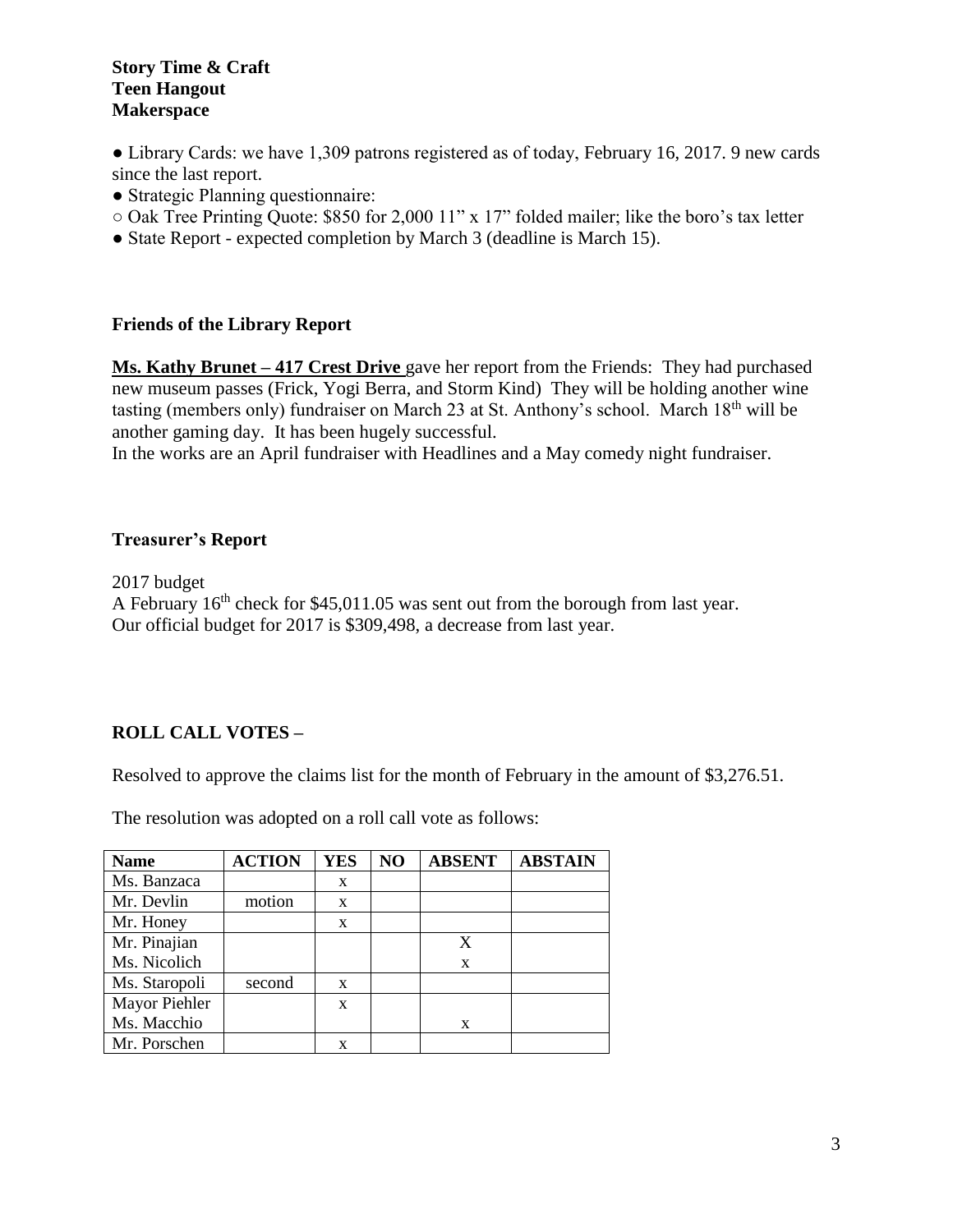Resolved to approve the replenishment of the petty cash for \$75

The resolution was adopted on a roll call vote as follows:

| <b>Name</b>   | <b>ACTION</b> | <b>YES</b> | NO | <b>ABSENT</b> | <b>ABSTAIN</b> |
|---------------|---------------|------------|----|---------------|----------------|
| Ms. Banzaca   | second        | X          |    |               |                |
| Mr. Devlin    |               | X          |    |               |                |
| Mr. Honey     |               | X          |    |               |                |
| Mr. Pinajian  |               |            |    | X             |                |
| Ms. Nicolich  |               |            |    | X             |                |
| Ms. Staropoli | motion        | X          |    |               |                |
| Mayor Piehler |               | X          |    |               |                |
| Ms. Macchio   |               |            |    | X             |                |
| Mr. Porschen  |               |            |    |               |                |

Resolved to approve the finalized budget for 2017

The resolution was adopted on a roll call vote as follows:

| <b>Name</b>   | <b>ACTION</b> | <b>YES</b> | N <sub>O</sub> | <b>ABSENT</b> | <b>ABSTAIN</b> |
|---------------|---------------|------------|----------------|---------------|----------------|
| Ms. Banzaca   |               | X          |                |               |                |
| Mr. Devlin    | second        | X          |                |               |                |
| Mr. Honey     |               | X          |                |               |                |
| Mr. Pinajian  |               |            |                | X             |                |
| Ms. Nicolich  |               |            |                | X             |                |
| Ms. Staropoli | motion        | X          |                |               |                |
| Mayor Piehler |               | X          |                |               |                |
| Ms. Macchio   |               |            |                | X             |                |
| Mr. Porschen  |               | x          |                |               |                |

Sadly resolved to accept the resignation of Director O'Keefe. Her last day will be on March 24. We are grateful for all of her help in opening up the Northvale Library.

The resolution was adopted on a roll call vote as follows:

| <b>Name</b>   | <b>ACTION</b> | <b>YES</b> | NO | <b>ABSENT</b> | <b>ABSTAIN</b> |
|---------------|---------------|------------|----|---------------|----------------|
| Ms. Banzaca   | motion        | X          |    |               |                |
| Mr. Devlin    | second        | X          |    |               |                |
| Mr. Honey     |               | X          |    |               |                |
| Mr. Pinajian  |               |            |    | X             |                |
| Ms. Nicolich  |               |            |    | X             |                |
| Ms. Staropoli |               | X          |    |               |                |
| Mayor Piehler |               | X          |    |               |                |
| Ms. Macchio   |               |            |    | X             |                |
| Mr. Porschen  |               | x          |    |               |                |